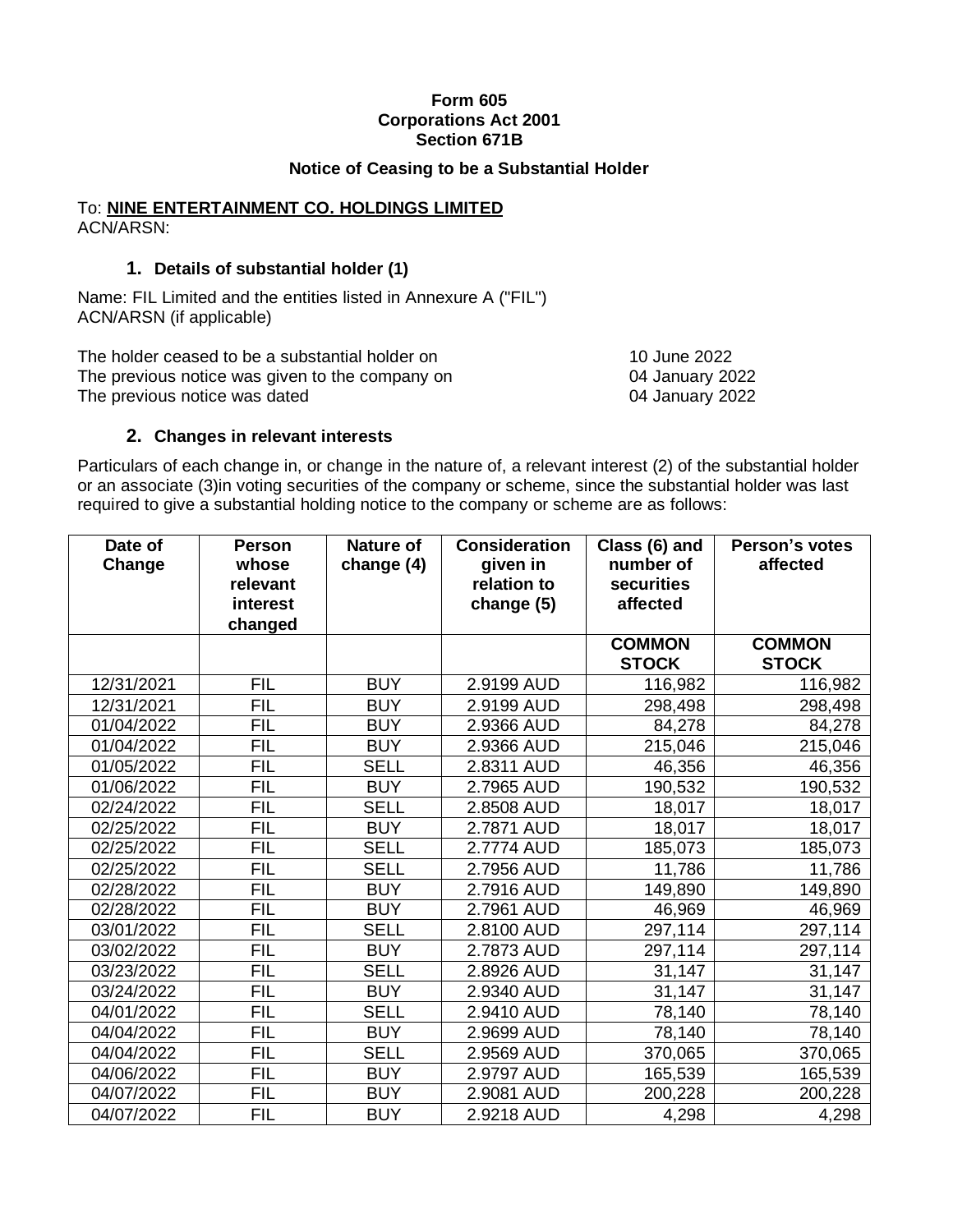| 06/09/2022 | FIL | <b>SELL</b> | 2.0400 AUD             | 57,276      | 57,276      |
|------------|-----|-------------|------------------------|-------------|-------------|
| 06/09/2022 | FIL | <b>SELL</b> | 2.0400 AUD             | 162,979     | 162,979     |
| 06/10/2022 | FIL | <b>SELL</b> | 2.0034 AUD             | 47,102      | 47,102      |
| 06/10/2022 | FIL | <b>SELL</b> | 2.0034 AUD             | 129,008     | 129,008     |
| 06/10/2022 | FIL | <b>SELL</b> | 2.0050 AUD             | 349,668     | 349,668     |
| 06/10/2022 | FIL | <b>SELL</b> | 2.0050 AUD             | 1,000,014   | 1,000,014   |
|            |     |             | <b>Total Buys</b>      | 1,896,678   | 1,896,678   |
|            |     |             | <b>Total Sells</b>     | (2,783,745) | (2,783,745) |
|            |     |             | <b>Total Net Sells</b> | (887,067)   | (887,067)   |

#### **3. Resulting interest**

|                     | Class of Securities (4)   Number of securities   Person's votes (5) |            | Voting power (6) |
|---------------------|---------------------------------------------------------------------|------------|------------------|
| <b>COMMON STOCK</b> | 84,504,139                                                          | 84,504,139 | 4.96%            |

# **4. Changes in Association**

The persons who have become associates (2) of, ceased to be associates of, or have changed the nature of their association (7) with, the substantial holder in relation to voting interests in the company or scheme are as follows:

| Name and ACN/ARSN (if applicable) | Nature of association |
|-----------------------------------|-----------------------|
| N/A                               |                       |

# **5. Addresses**

The addresses of persons named in this form are as follows:

Refer to Annexure A

Charles Guns

**Sign Here \_\_\_\_\_\_\_\_\_\_\_\_\_\_\_\_\_\_\_\_\_\_\_\_\_\_\_\_\_\_\_\_\_\_\_\_**

**Dated: 15 June 2022 Charles Guo Regulatory Reporting Senior Manager Duly authorized under Powers of Attorney by and on behalf of FIL Limited**

#### **Annexure A**

| <b>Investment Manager</b>         | <b>Address</b>                         | Custodian                          | Nature of<br>Relevant<br>Interest   | <b>Sum of Numerator Shares</b> |
|-----------------------------------|----------------------------------------|------------------------------------|-------------------------------------|--------------------------------|
| FIL Investment                    | Level 11, 167                          | BROWN BROS HARRIMN LTD LUX (C)     | Investment                          | 5,856,664                      |
| Management<br>(Australia) Limited | Macquarie Street,<br>Sydney, NSW 2000, | BROWN BROTHERS HARRIMAN AND<br>CO. |                                     | 95,040                         |
|                                   | Australia                              | <b>CITIBANK LONDON</b>             | Discretion /<br><b>Voting Power</b> | 5,975,186                      |
|                                   |                                        | JP MORGAN, BOURNEMOUTH (C)         |                                     | 7,656,214                      |
|                                   |                                        | NATIONAL ASTL BK MELBOURNE (S)     |                                     | 2,824,048                      |